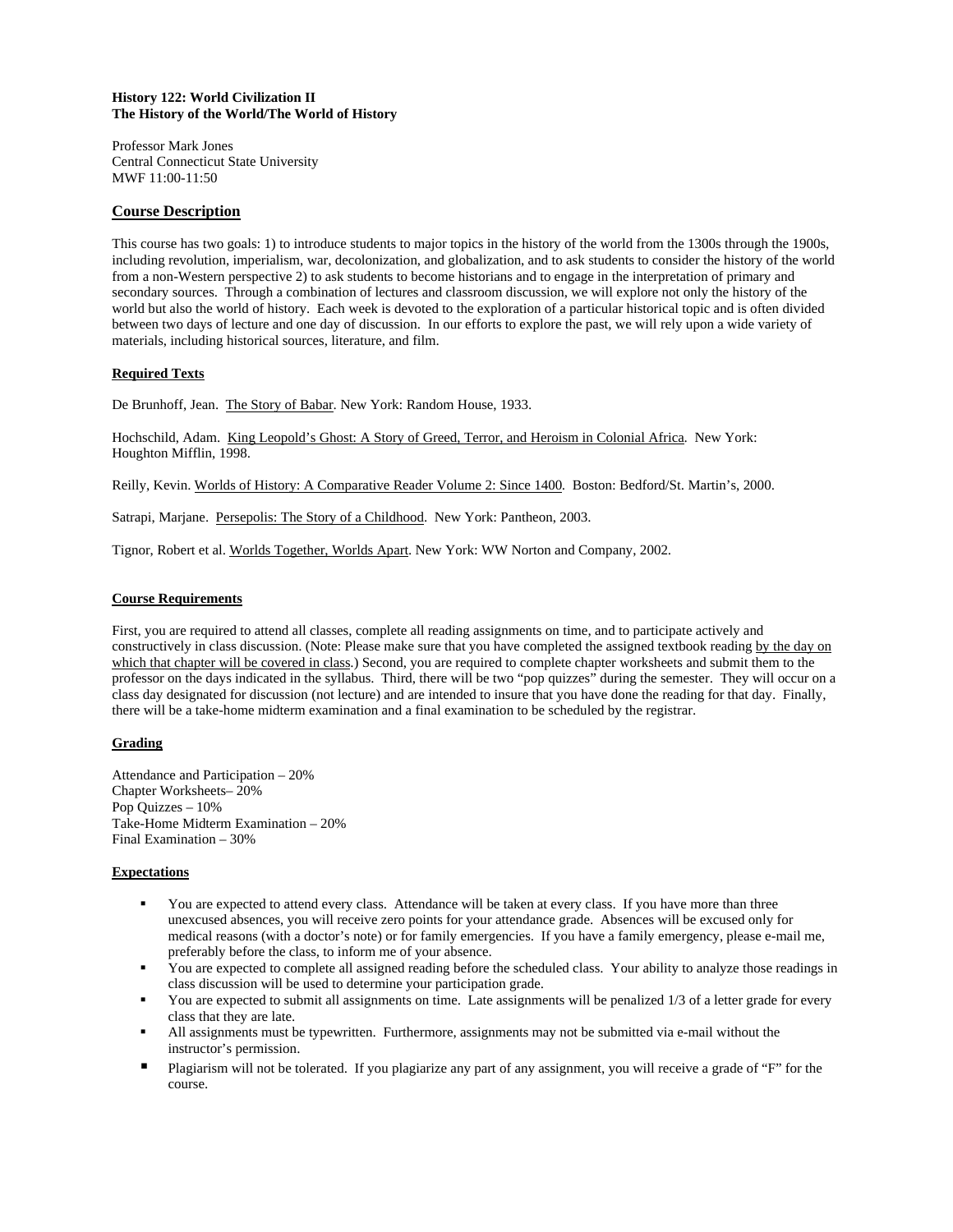# **CHAPTER WRITING ASSIGNMENTS**

The chapter writing assignments are intended to help you interpret the past in your own words and to help you practice the skill of college-level writing. As such, they will be graded for both content and style. I am happy to speak with you during my office hours about your writing. When writing your chapter writing assignments, I encourage you to pay attention to the following areas:

- 1) Topic sentences-The sentence or sentences that begin a paragraph and state clearly the argument of that paragraph. Make sure your first sentences are a statement of argument, not fact.
- 2) Logical Flow of Sentences Make sure that each sentences follows logically from the previous one. In other words, make it clear to the general reader why you are moving from one topic to the next. If your sentences do not flow logically, I will write "Logical Gap" between the sentences.
- 3) Word Choice Make sure to choose the words that best capture what you are trying to say. Use specific nouns, verbs, and adjectives. Don't write, "Christopher Columbus went sailing to look for money." Instead, write, "Christopher Columbus sailed across the Atlantic Ocean in search of fame and fortune, both for himself and his patrons." If all or part of your sentence is in need of better word choices, I will indicate so with the words "Word Choice."

The weekly writing assignment should conform to the following specifications:

- 1) Exactly one-page in length, no shorter and no longer
- 2) Be more than one paragraph
- 3) Written in 12-point Times font
- 4) Written with line spacing of 1.5 (between single space and double space)
- 5) Written ENTIRELY in your own words. Do not "borrow" words or quotations from the textbook.
- 6) Written entirely by you. Do not work on these assignments with friends or classmates.
- 7) Submitted to me in a folder that contains all previous chapter-writing assignments. Put your name on the folder.

Here are the questions and the due dates for all chapter-writing assignments:

- 1) Chapter 1 To what degree were the worlds of 1300 integrated? Due September  $8^{\underline{th}}$
- 2) Chapter 2 What were the major differences among the three Islamic dynasties? Due September  $8<sup>th</sup>$
- 3) Chapter 3 Why was silver crucial to revitalizing  $16<sup>th</sup>$  century world trade? Due September  $8<sup>th</sup>$
- 4) Chapter 4 How did European mercantilism and colonialism transform the Americas? Due September  $15<sup>th</sup>$
- 5) Chapter 5 How did the Chinese and Japanese governments control culture and knowledge? Due September  $27^{\underline{th}}$
- 6) Chapter 6 Why did the abolition of the slave trade have unintended effects on African society? Due September  $29<sup>th</sup>$
- 7) Chapter 7 How did expansionism affect Japan, Russia, and China? Due October 13th
- 8) Chapter 8 How did prophets and big men tap into Islamic and African traditions? Due October  $22^{\text{nd}}$
- 9) Chapter 9 How did Africans and Chinese show their opposition to imperialism? Due October 27th
- 10) Chapter 10 In what ways did the Great War change the world? Due October  $27^{\underline{th}}$
- 11) Chapter 11 What were the major fissures that developed in the three-world order? Due November  $12^{\underline{n}}$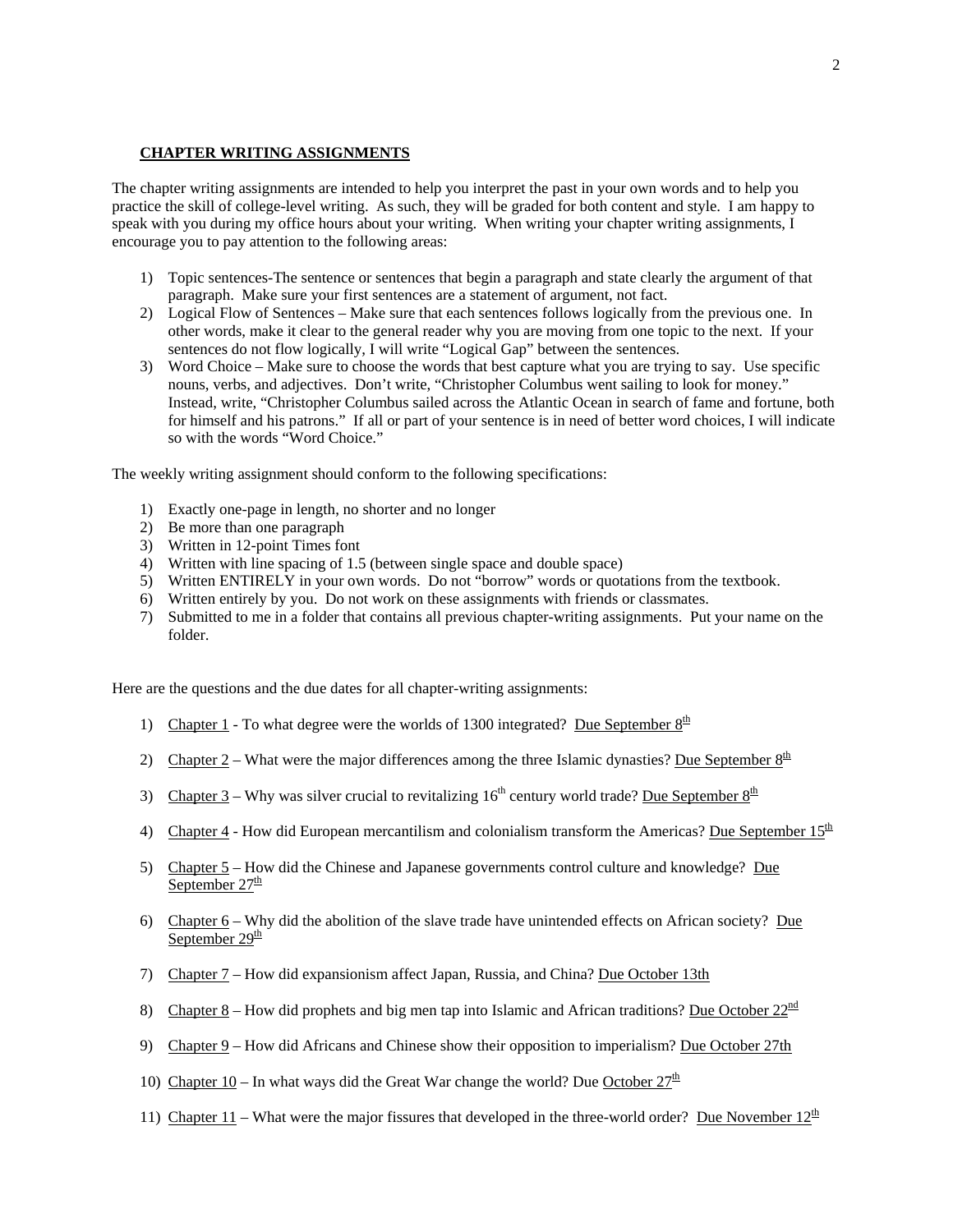12) Chapter 12 – How has citizenship in the global world created new problems and responses? Due December  $3^{\underline{\text{rd}}}$ 

# **Section 1: The Shrinking World: An Entangled Web of People, Products, and Power, 1300-1750**

Week# 1 – The World Before the Rise of the West

August 30 – Introduction to the Course

September 1 –Lecture: Before the Dawn of Western Expansion – Overview of Ch. 1

Read Ch. 1 "The Worlds of 1300"

September 3 – Discussion: Is Expansion Inevitable?

Read Reilly, pp. 1-16

Week #2 - Explaining the Rise of the West (and the Decline of the Rest)

September 8 – Lecture: Death, Rebuilding, Contact, and Conquest: Overview of Chs. 2 and 3

Read Ch. 2 "Crises and Recovery in Eurasia, 1300s-1500s" and Ch. 3 "Contact, Commerce, and Colonization, 1450s-1600"

September 10 – Lecture: Technology vs. Ecological Imperialism: Explaining European Power

September 13 – Discussion: Understanding European Expansion

Read Reilly, 28-46

Week #3 - The New Atlantic World

September 15 –Lecture: Worlds Entangled (1600-1750): Overview of Ch. 4

Read Ch. 4 "Worlds Entangled, 1600-1750"

September 17 – Lecture: Native Americans and New Americans: Cultural Encounters

September 20 – Lecture: The Atlantic Slave Trade

September 22- Discussion: Understanding the Atlantic Slave Trade

Read Reilly, 48-51, 73-88

Week #4 – A Rising West and A Still Powerful Non-West

September 24 – Lecture: Sea Empire: England, Barbados, and Sugar

September 27–Lecture: The Splendors of the Non-Western World: Overview of Ch. 5

Read Ch. 5 "Cultures of Splendor and Power, 1600-1780"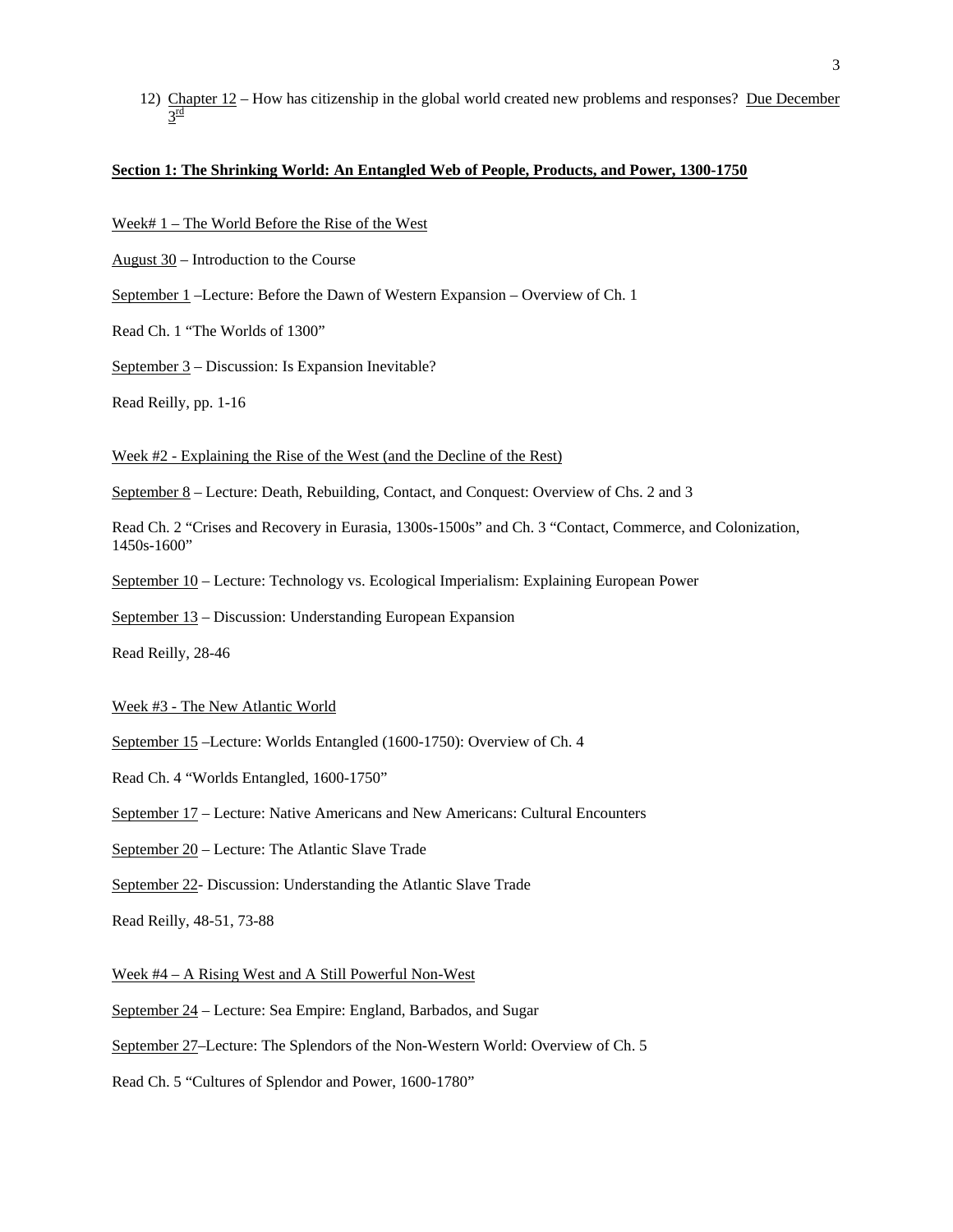# **Section 2: Imperialism and the 19th Century**

# Week #5 - Western Revolutions, Non-Western Revolts

September 29- Lecture: Reordering the World: Overview of Ch. 6

Read Ch. 6 "Reordering the World, 1750-1850"

October 1 – Lecture: Revolutions Elsewhere: The Case of the Black Jacobins

October 4 – Discussion: Western-Inspired Revolutions in the Non-Western World

Read Reilly, 225-230 and "Haitian Constitution" Handout

Week #6 - A Clash of Two Empires: China and Britain

October 6– Lecture: A Clash of Two Worldviews: The Macartney Mission

October 8- Lecture: The Opium War and The Shrinking Globe

October 11- Discussion: A Clash of Two Worldviews

Read Handouts: *"*Free Trade and Opium War"

### Week #7 - Imperialism

October 13 – Lecture: Nations and Empire, 1850-1914 – Overview of Ch. 8

- Read Ch. 8 "Nations and Empire, 1850-1914"
- October 15 Lecture: Tools of British Imperialism
- October 18 Discussion: Western Views of the Non-West

Read Babar and Reilly, 283-291

### Week #8 – Imperialism, Continued

October 20 – Discussion: Imperialism At Work

Read King Leopold's Ghost, 1-100

October 22 – Lecture: Imagining a World Without The West: Overview of Ch. 7

Read Ch. 7 "Alternative Visions of the 19<sup>th</sup> Century"

October 25 – Discussion: Imperialism At Work

Read King Leopold's Ghost, 101-181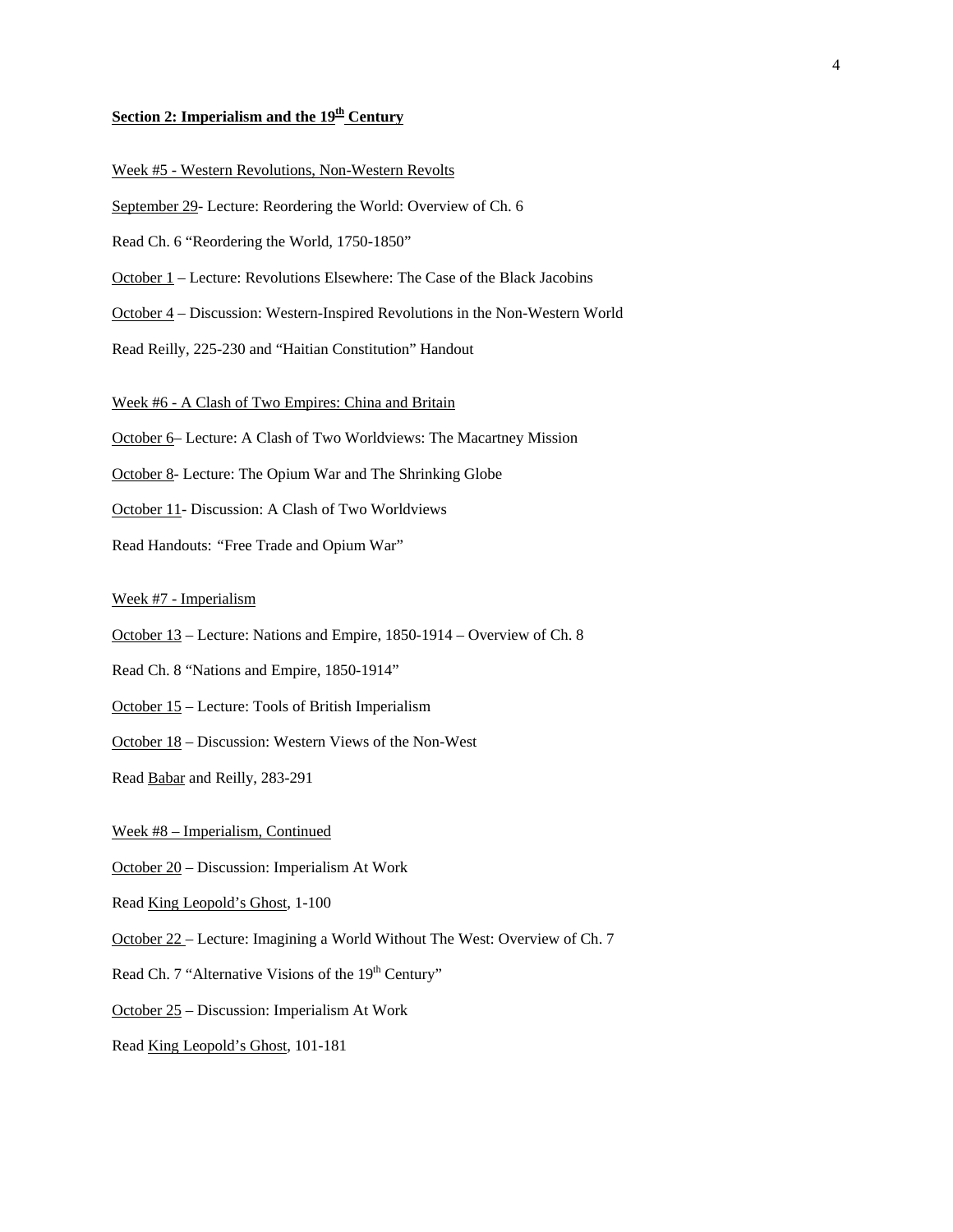# **Section #3 – Non-Western Resistance and the 20th Century World**

- Weeks #9 and 10 The Case of Japan: The "Western" Non-Western Nation
- October 27 –An Unsettled World, A World at War: Overview of Chs. 9 and 10
- Read Ch. 9 "An Unsettled World, 1890-1914" and Ch. 10 "Of Masses and Visions of the Modern, 1910-1939"
- October 29 Lecture: Westernization and the Problem of Japanese Cultural Identity
- November 1- Lecture: A Return to the East and the Rise of Japanese Nationalism

## **\*Take-Home Midterm Examination Due\***

- November 3 Lecture: War with the West: The Pacific War
- November 5 Discussion: Westernization: Its Costs and Benefits
- Read Reilly, 313-322, 326-330

#### Weeks #10,11, and 12 – Other Non-Western Responses

- November 8 Lecture: Gandhi and Non-Violent Resistance to Imperialism
- November 10 Lecture: China and the Communist Solution
- November 12 Lecture: The Three World Order, 1940-1975: Overview of Ch. 11
- Read Ch. 11 "The Three-World Order, 1940-1975"
- November 15 Violence as Resistance
- Film "Battle of Algiers"
- November 17 Violence as Resistance
- Film "Battle of Algiers"
- November 19 Violence as Resistance
- Film "Battle of Algiers"
- November 22 Discussion: Understanding Decolonization
- Read Reilly, 466-469 and Fanon, "Concerning Violence" Handout
- November 29 Lecture: The Islamic Revolution: Non-Western Morality and the Question of the Veil
- December 1 Discussion: Understanding the Other
- Read Satrapi, Persepolis: The Story of a Childhood
- Week # 13 Globalization
- December 3 Globalization and Its Discontents: Overview of Ch. 12